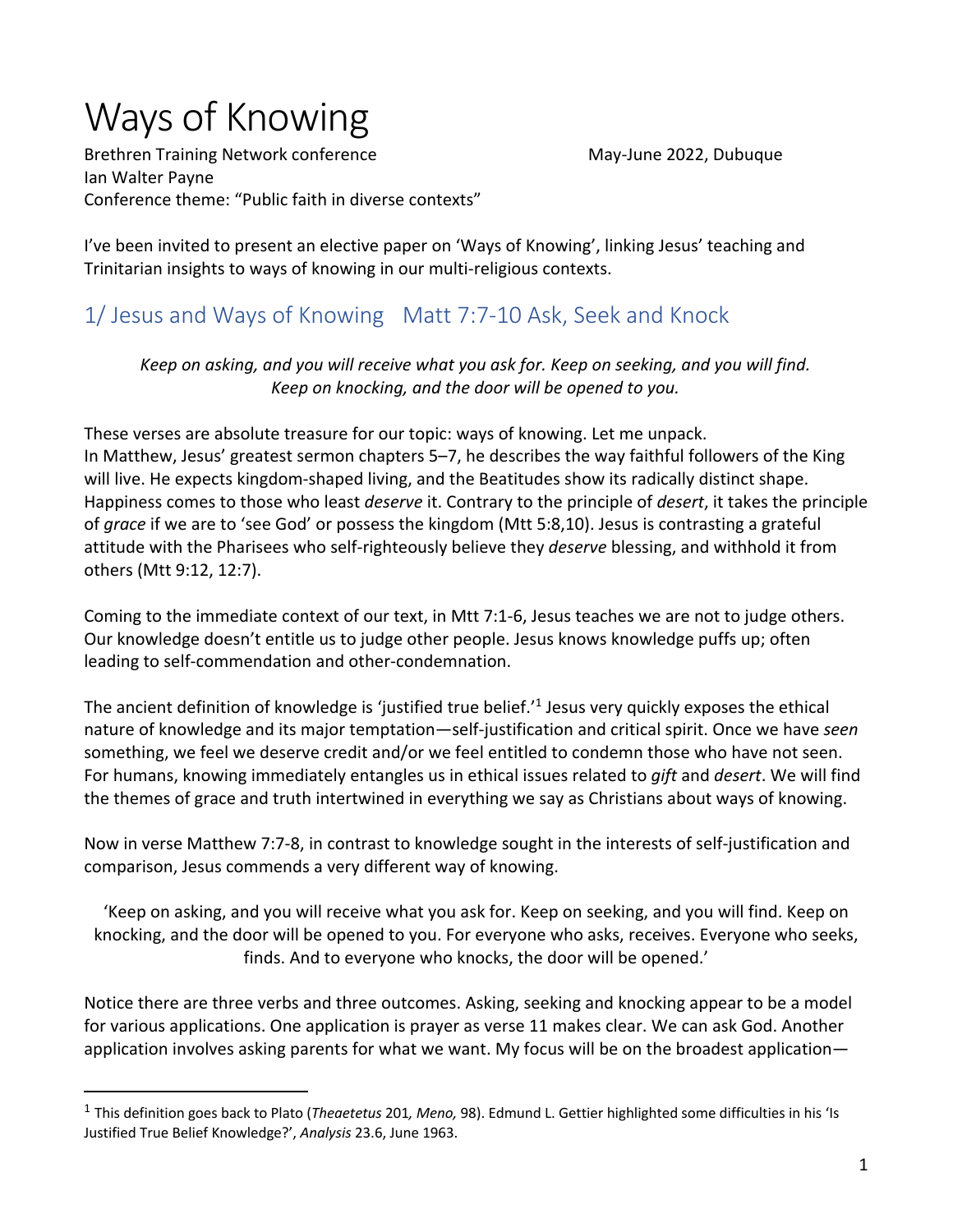ways of knowing anything. One more thing to notice is the promise of verse 8: knowledge will come to those who ask, seek and knock.

The three verbs are interesting. The usual verb associated with knowledge in the West is 'seeking'. Scientists seek knowledge and (hopefully) they discover. Hence, seek and you will find. Much more associated with traditional knowledge is the verb 'asking'. Where there are traditional authorities who/that are believed to know and are trustworthy, asking is a productive way to learn. Hence, ask and you will receive. In fact, science is highly productive because it does both asking and seeking. In any area of knowledge, you can't make much progress without 'asking' the discipline what we know and should take for granted. It's important to see that asking and seeking correlate, respectively, to *trusting* and *questioning*, to *faith* and *reason*. To ask requires some trust, some faith. To seek requires questioning, some reasoning. The third verb Jesus uses highlights the *relational* nature of knowledge knock and the door will be opened to you *by someone/something else*. It is only as you continue in a relationship, only as you pay attention to a subject (or a person) that they yield their truth and secrets. It's important to see the that 'knocking on the door' introduces us to the importance for knowing of *involvement* and *context*.

How succinct and profound are Jesus' words in Matthew 7:7-8! They inexorably lead us to relational, humble, confident knowing. They do not promise comprehensive or absolutely certain knowledge. They forewarn us about self-justification and exploitation of knowledge. They enshrine a balance between grace and truth. As I have argued elsewhere, they point us to *love* as the most optimal way of knowing.

Let me illustrate these three verbs in my life story.

#### Seeking and Finding

When I was nine years old, I got lost in India! We were cycling home from an inter-school art exhibition in the Ketti Valley to Lushington School in Ooty. The instruction when we set out that afternoon was: 'Follow the railway tracks' to Ooty. But after several miles, I got separated from the rest of the group. Lost! All alone in rural India! That was until one more fellow-student came by. Together we followed the rails. I was safe. When he followed his instincts and left the tracks to strike out for home another way, I kept him in my sights. And so, I made it home also. I was seeking; I found my way home. There are lots of ways of seeking. Much later, I returned to the scene and realised that had I kept to the rail tracks I would have made it home another, though longer, route. By then I was an adult working in India and my goal was no longer getting home safely, it was to explore all over India. I confidently explored similar rail tracks up to Darjeeling. In another adventure, in Nepal I rode with my children on the roof of a bus. It was exciting quite recently to re-explore that journey home to Lushington, 'Google Mapping' it from the vantage point of satellite images. There is so much to be found by seeking.

## Asking and Receiving

Knowledge is not simply exploration—as if the knowledge gained was entirely deserved by our valiant efforts. When you're beginning to explore something, it pays to ask those who have gone before, and written the books (!). I had just finished my MTh at SAIACS, Bangalore, and was working as a faculty in theology there. I had the opportunity to do a PhD and was casting about for a subject. Dr Paul Hiebert, renowned professor of anthropology and mission, was visiting. So I asked him, 'I'm looking at the area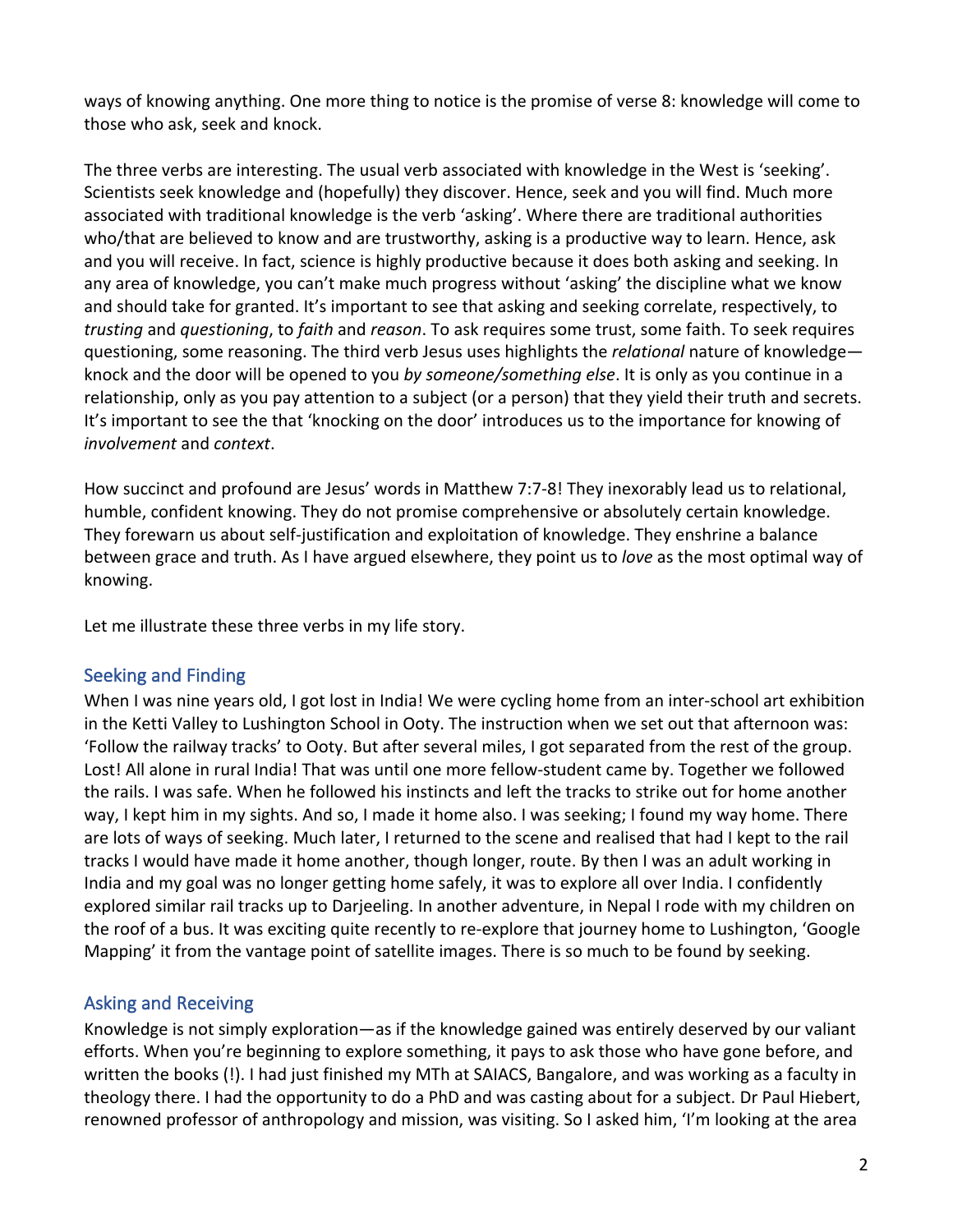of epistemology in theology. What might be a good place to dig?' He answered, 'what about a trinitarian approach to knowing?' That was a great nudge. Similarly, I read a remark by Dr Tom Wright about modern and postmodern issues and he suggested that what we need is 'an epistemology of love.' From these giants, I received those gifts. It pays to ask. Not just by discovery, knowledge is also received.

Especially when it is interpersonal, knowledge comes ultimately by grace. The known allows itself to be known. When I was at university, I was fascinated with a girl in my hometown. Of course, we 'knew' each other. But it took years for me to pluck up the courage to strike up a real conversation, even longer to ask her out on a date. Then it was months to get beyond the pain of her response: 'No.' Still wishing her well, I set out to forget her. How surprising then when, nearly a year later, she opened the door, willing now to being known. This year we celebrated 43 years of married life and revisited the spot we first held hands! Academic fascinations can have similar mutuality. When we ask, we (may) find ourselves receiving.

## Involvement, Context and Having the Door Opened

Asking and seeking, finding and receiving all occur along the journey of our involvement with what we are seeking to know. And I specifically want to highlight that involvement includes the particular context of our point in history, culture and geography, even eschatology! The door of knowledge opens at particular places or events in our lives. Knowledge is not abstract or universal. It is particular doors that open, not every door. As we knock on a door, in that relational involvement, learning can take place. The door opens. We grasp something suddenly. Surprises come sometimes, yes! Academic journeys can have turning points; Aha moments, when something we at last grasp begins to shed light on new and unexpected dimensions. I was tremendously excited to discover in Karl Barth patterns in epistemology I had noticed before in less theological contexts.

Let me explain. I did an MTh thesis and a PhD thesis on the same subject but from entirely different logical directions: from below and from above. Epistemology from below starts from the phenomenology of our *experiences* and can seek to bring them into coherent relation to the *revelation* of God in Christ. I discovered three important themes and began to wonder whether they were Trinitarian. But then the question became: Was I imagining it? Was there any connection with God apart from the number three? Was I simply reading into things what I wanted to read into them? So I set out to work the other direction: working from *revelation* and to *experience*. I asked what could be learned for epistemology by looking at God's knowing and then at human knowing. Imagine how my heart glowed when I discovered those same themes in Karl Barth! Or were they shown to me? Who knows! All I can say is that they keep on illuminating my world.<sup>2</sup> All I can do is share my delight and see if lights come on for others. I'll come to the three themes soon, but first a little more of my story.

After completing my doctorate, my denomination (Open Brethren) gave me the responsibility of leading their bible college in New Zealand. Pathways College was on the verge of closing down. Fewer

<sup>2</sup> For instance, my 'Reproducing Leaders through Mentoring' in *Tending the Seedbeds, Educational Perspectives on Theological Education in Asia,* Alan Harkness (ed), Asia Theological Association, 2010, pp. 167-191; and 'A Theology for Advanced Theological Studies' in *Challenging Tradition, Innovation in Advanced Theological Education,* P Shaw and H Dharamraj, eds., Langham, 2018, pp. 167-184.

My MTh thesis was 'Personal Open Committedness—A Central Theme in a Christian Epistemology and its Missiological Implications for People facing Modernity, especially New Zealanders' (SAIACS, 1996). My University of Aberdeen PhD thesis was published as *Wouldn't You Love to Know? Trinitarian Epistemology and Pedagogy* (Pickwick, 2014).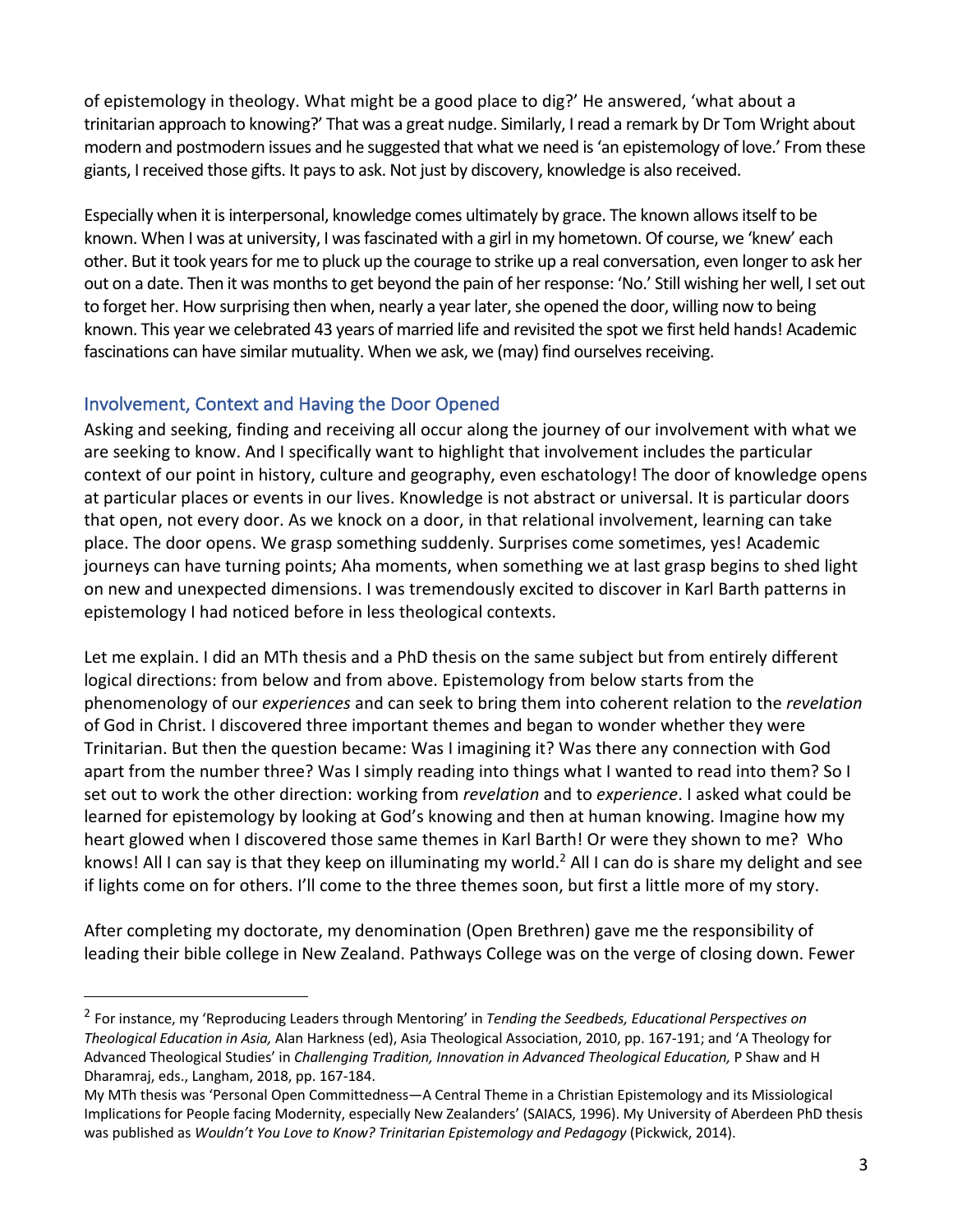churches trusted it, fewer students signed up for its residential classroom-centred courses. After listening carefully to blunt opinions, we could see radical change was needed. Was learning best offered as knowledge conveyed to receptive minds in classrooms? Mmm—that didn't seem so sure. Or was there a place for learning in context? I thought so. Recognizing the power of contextual involvement turned out to be another door that opened. Could we rebuild the trust by sharing with churches the privilege of seeing students learn while helping in ministry? The result was an internship mode of learning which was dramatically transformative. Knowledge was excitingly discovered in practice and in relationships. There was room for the learner's exploration, and it was not so easy to forget the need for grace. Back in June 2005, when I attended this BTN conference in Dubuque for the first time, it was my privilege to talk about this ministry internship model. It was a game changer for Pathways College.

#### Keeping on Asking, Seeking, Knocking

After five years at Pathways, we were called to work in South Asia Institute of Advanced Christian Studies (SAIACS), India. I had studied at SAIACS before, but now I was Principal. That ten years' experience of academic leadership in a South Asian context was exciting. I discovered context-based learning works just as transformatively in India. We restructured our MA program to include action learning in the local context. I remember vividly one African student whose ministry placement was to nearby ministry to street people (rather like Mother Teresa's in Calcutta). She shared how after getting nowhere for several weeks, she realized she was looking down on the residents. She discovered humility broke down barriers to relationship. The new context has also raised many more questions for me about epistemology and pedagogy. There's plenty of adventure ahead as we keep on asking, seeking and knocking.

#### **Question Discussion time:**

#### **Asking, Seeking, Knocking**

Get into pairs. Take 10 min now to talk to your neighbour about stories in your life that illuminate these ways of knowing: seeking and finding; asking and receiving; and knocking and having the door opened.

## 2/ Ways of Knowing and the Religious spectrum.

Ways of knowing have a similar spectrum of styles as ways of talking with people. Have you ever met people who talk at you without listening? … who talk down to you? Shout at you? {Think of them as at one end of the spectrum. Then at the other end of the spectrum, there's those} … who hardly listen to you, ignoring everything that you say? This notion of a spectrum is useful as we think about ways of knowing and the various religions.

In the West, it is easy to treat secularism/materialism as the only alternative to Christianity. The South Asian context is multi-religious in a way that makes such an outlook impossible. Ways of knowing relate to religious cosmologies; epistemology is entangled with ontology. Perhaps that's because the way we think the way god relates to the world provides a model for how we should relate to the world.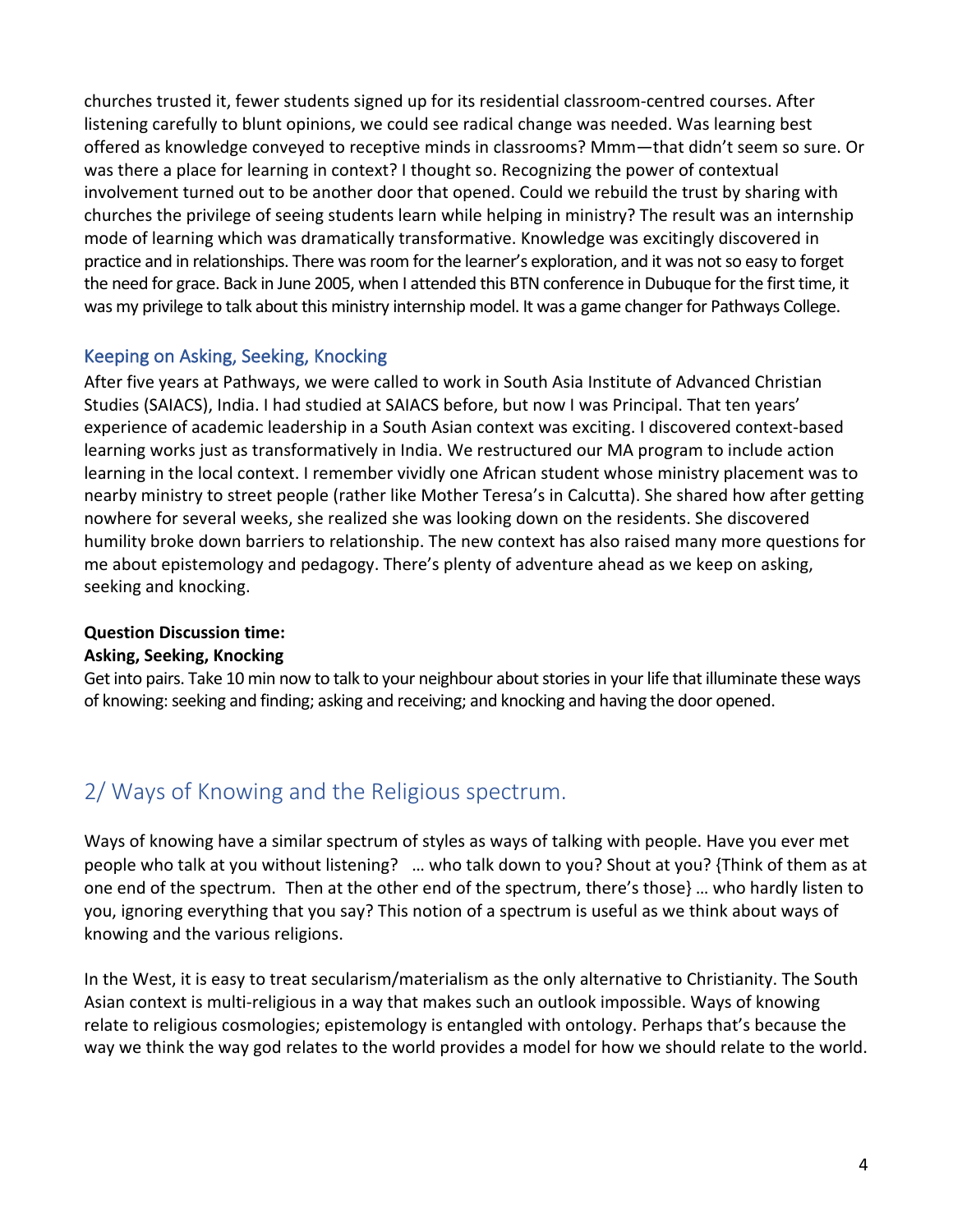If we look at the range of religious views about how God and the world relate, they range from religions that emphasise the Oneness of everything to the Manyness of everything.<sup>3</sup> So we have Buddhism at the One end, and Polytheism and Materialism at the Many end. With Buddhism, everything is God. With Polytheism and Materialism, there are many gods. At the One end, the **transcendence** of god is emphasized. God is 'beyond' the world; god is 'above' us. At the Many end, the **immanence** of gods is emphasized. Gods are part of the world; they are 'with us'.



Notice then the ways of knowing that 'god' displays in knowing the world: With Buddhism, everything is God; God **absorbs** us. With Polytheism /Materialism, gods (if they exist) have no interest in us. We try to get their attention, but we are alone. God has **abandoned** us. <sup>4</sup> **But the Triune God speaks to us.** 

<sup>3</sup> Though he does not present a diagram, my religious spectrum is inspired in part by Colin Gunton's book, *The One, The Three and the Many; God, Creation and the Culture of Modernity*, Cambridge University Press, 1993. Gunton's focus is on modernity's tendency to assert the Many over the One, displacing God.

<sup>4</sup> For this insight, I'm indebted to H. A. Williams, quoted in Michael Lloyd, *Café Theology*, St Pauls Theological Centre: 2012, pp. 298-302. Williams speaks of the Trinity meeting two threats to humans: 'the threat of isolation, on the one hand, and the threat of absorption, on the other. Each is a potential murderer.'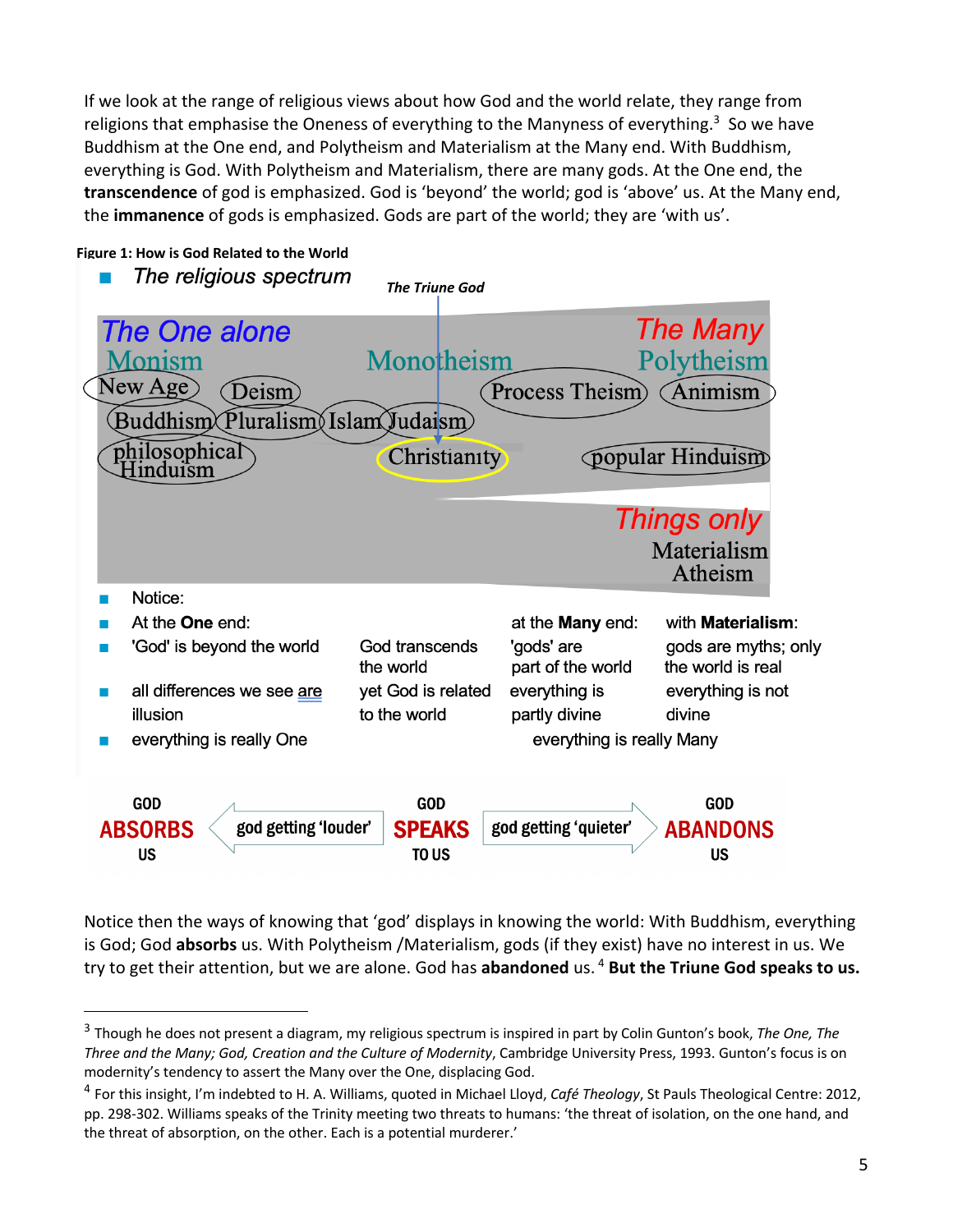Speaking metaphorically, he does not overwhelm us with a loud voice. He does not ignore us, distancing himself so his voice grows fainter. He does not dissolve us; He does not ditch us. Far from absorbing us or abandoning us, God speaks to us. You could say God has manners. **He loves us**. This is only possible because God is Trinity. God the Father speaks through his Word and his Spirit.

Notice how important to humans are these ways of knowing. With Buddhism, our personal identity disappears in the end. With polytheism/materialism, our existence is ultimately meaningless. The doctrine of the Trinity demonstrates it is possible for persons to be incredibly close without losing our identity; to know deeply without warping the other. The Triune God shows for us the *optimal* way of knowing lies between domination and dismissal; between dissolving and ditching others. He does not to smother or swamp us, absorbing us by force of personality. He also defuses our fear of being excluded, of being barred from intimacy and meaning. Assuming God's knowing is an example to us,<sup>5</sup> it follows that when humans dominate or dismiss others, the quality of the knowledge is impaired and the humanity of both knower and known suffers. As an example, take domination or dismissal in a marriage.

#### **Figure 2: How is the Individual Viewed?**



These reflections on God's knowing in the religious context also yield insights for human knowing for *epistemic stance*—how do we hold ourselves towards the other.

#### **Figure 3: What Epistemic Stance does 'God' Adopt towards Others?**



<sup>5</sup> Which I have argued elsewhere. Refer my *Wouldn't You Love to Know?*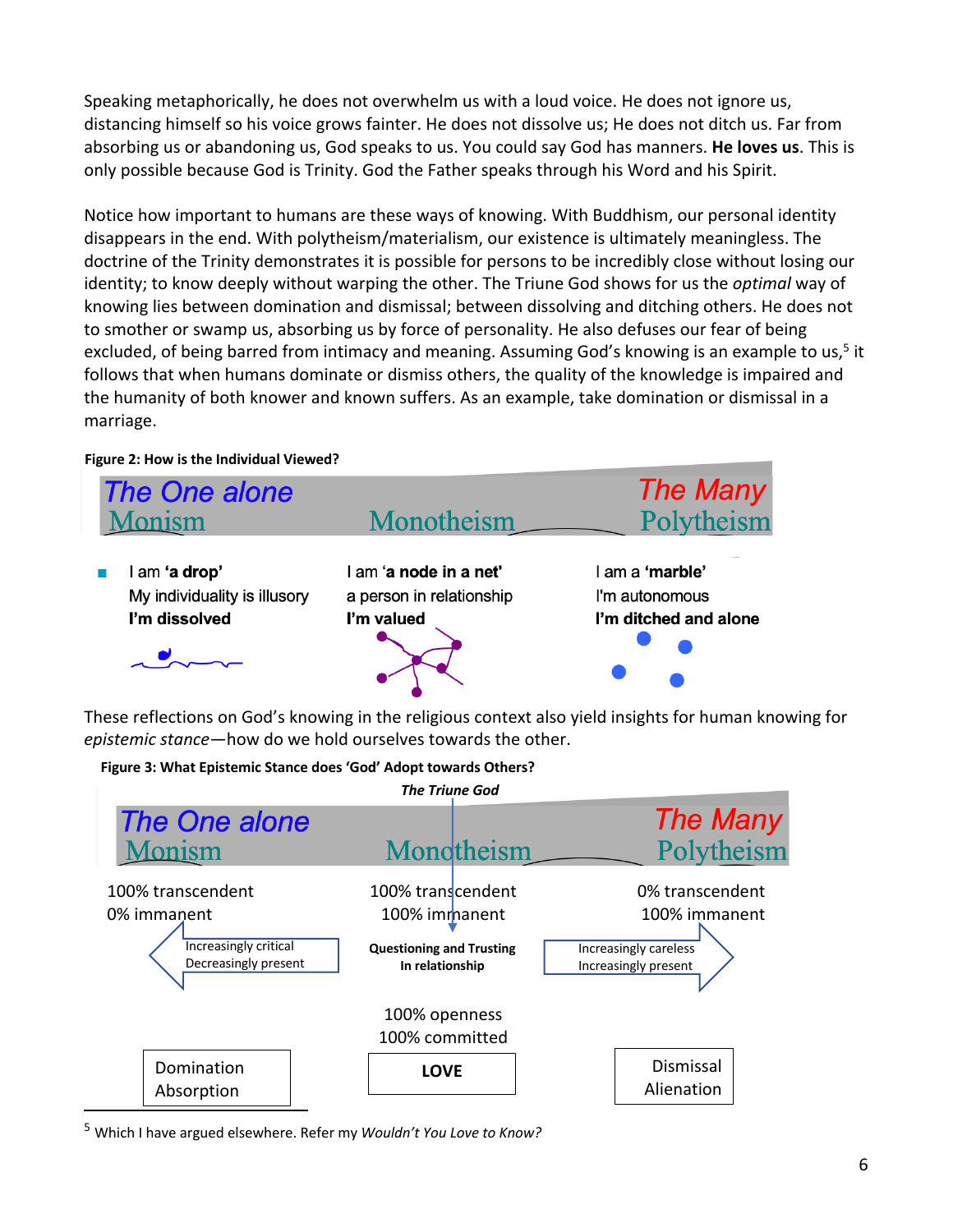In committedness, the Triune God turns towards others, gives himself to them, in *grace*. God trusts. In openness, God is receptive to others and critically reflects on them, in *truth*. God questions. The story of the Bible shows God's trusting and questioning occur in a relational history.

In knowing others, we should avoid domination and dismissal, and aim at a loving respectful attitude. The Triune God's example of 100% committedness and 100% openness in relationship captures the ideal epistemic stance; it captures what love is. It demonstrates that there is a fruitful balance, a tension between openness and commitment, a fruitfulness in both questioning and trusting in relationship. In other words, there is a coherence between God's stance in knowing and Jesus' words, 'ask, seek and knock.' When we stop being open to the other, or when we stop being committed to the other, or when we stop being present for the other, we slide off into domination or dismissal and our knowing becomes defective.

I think these reflections on ways of knowing may be useful in our ministry situation, and in missional dialogues. Of course, these are not coercive proofs of the superiority of Christianity over other religions. Like any argument there is an element of circularity. I've assumed that being absorbed and alienated are not good. Someone may object that love doesn't lead to the certainty that they are looking for. I agree. Jesus offers asking, seeking and knocking but he does not offer certainty.

#### **Question Discussion time:**

#### **Absorption, Alienation, and Love as Openness, Committedness and Involvement**

Think for a minute about witnessing to the love of God to a Buddhist. I was talking with a Buddhist friend. Having just broken up with her partner, she was experiencing the pain of loss of intimacy. I asked her if she could describe the Buddhist vision of the ultimate future. She did. She understood God and world are ultimately One, talked about nirvana. When I suggested that ultimately it seemed like her particular individuality would disappear, she responded that she'd never thought about it like that, and the conversation went on for an hour. Nirvana is oblivion. Not tender intimacy. That's rather different from the Christian vision: communion with the holy Trinity, face-to-face and embodied (1 Cor. 13:12; 15:54) in grace-enabled communication with him and all God's people.

Spend 8 minutes talking with your partner about ways you resonate (or don't). What do you think? Do these reflections on the ways of knowing implicit in various religious traditions make sense? Do they offer fruitful ways of interacting with others? Where does Islam fit on this spectrum?

# 3/ Ways of Knowing and Western Thinking<sup>6</sup>

## From Trusting to Questioning

For the last several centuries, ways of knowing in the West have been dominated by modernist and then postmodernist thinking. Rene Descartes' 'I think, therefore I am' influenced moderns to think increasingly of themselves as rational individuals. The goal was certainty in knowing and the way was

<sup>&</sup>lt;sup>6</sup> Adapted from my 'Theology for Advanced Theological Studies'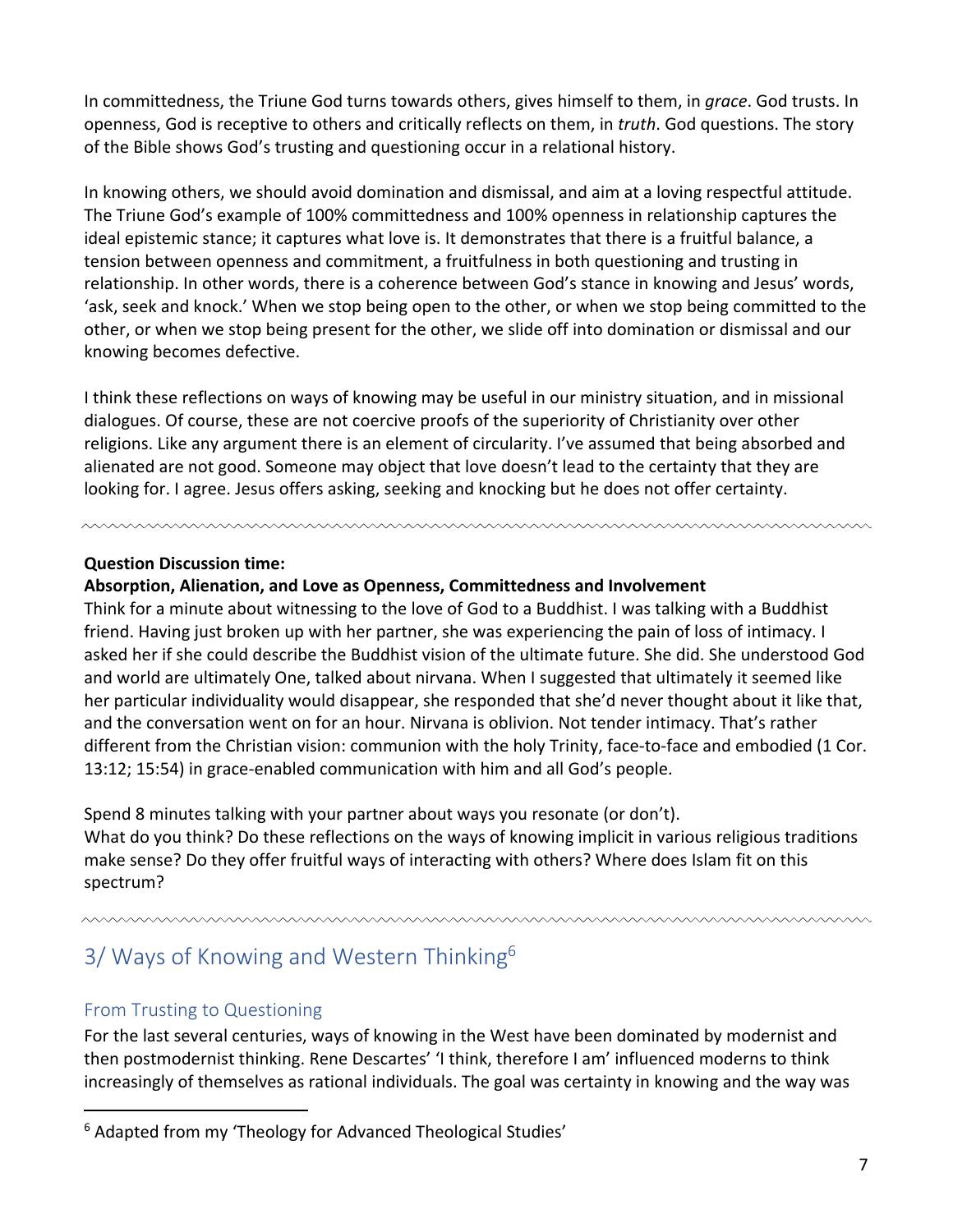*doubting and questioning*. No longer could we trust authorities like the church. If you want truth, modernists assumed, you must maintain your distance, be objective. *Faith* became unpopular; *reason* was the way ahead. This epistemological assumption influenced Western ways of knowing. Teaching and learning enshrined this 'objectivity.' Research was expected to be written up without first-person language. The personal circumstances of the researcher would be an intrusion. Similarly, any enthusiasm or passion would be evidence of bias.

Of course, modernism's confidence in questioning was opposed or ignored by others placing their confidence in trusting. Classical approaches to learning clung to an emphasis on trusting authorities. This promoted conformity rather than individualism. The authority of traditions, church or scriptures were not to be surrendered lightly. In theological education, liberals welcomed questioning, fundamentalists emphasised trusting. Tellingly, however, both were convinced that certainty was the goal. In Asia, Africa and South America, knowing and learning remained largely classical. In the West, knowing and learning were emphasized objectivity. To a large extent this attempt to be objective, this disciplined effort to pay attention to the subject, has been the reason for the fruitfulness of science. It's been hugely successful. But increasingly there were nagging doubts.

## Questioning the Questioning

As Carver Yu observed, modernity was characterized by 'technological optimism and literary despair.'<sup>7</sup> The rise of postmodernism showed all was not well. The goal of certainty has not been achieved. Doubts arose about the doubting. Claims for objectivity seemed to mask hegemony. Scepticism about grand metanarratives grew. The widespread assumption that everyone thinks the same way and can be persuaded the same way has become questionable. There simply is no representative faceless universal person with a universal rationality. Everyone is different. They come from somewhere at a particular period in history. What persuades one does not persuade another.

This postmodern conviction has become so widespread, and notions of truth itself have changed. What is true for you isn't necessarily true for me. Knowledge has become seen to be relative, personal and perspectival. A person's perspective is unquestionable, his or her faith is once again permitted though it is no longer universally true. Along with privatisation, pluralisation and relativisation, however, has come fragmentation. Indeed, with widespread pessimism about knowing things as universally true, life has become 'liquid.'<sup>8</sup> I'm obliged to keep on changing. Permanence is suspect. If an overarching metanarrative doesn't exist, globalisation must be the enemy. This deep-rooted distrust of distrust has led to populism and tribalism in all sorts of places.

## The Tribal Reassertion of Certainty

Public faith in diverse contexts is our theme. There are voices still asserting we can know with certainty. The loudest voice is fundamentalism, whether Islamic or Hindu. If the West has lost its epistemological certainty, perhaps fundamentalism is the answer? Only at the cost of our personal and religious freedom, it would seem, lost to terrorists or demagogues. So, if reason fails us, do we reassert faith? Are we best served by questioning everything or by trusting our valued authorities? Believing

<sup>7</sup> Carver Yu, quoted by Lesslie Newbigin, *Truth to Tell. The Gospel as Public Truth,* (Grand Rapids: Wm. B. Eerdmans Publishing Co. & Geneva: World Council of Churches Publications, 1991), p. 19.

<sup>8</sup> Refer Zygmunt Bauman, *Liquid Modernity*, Wiley, 2000. Bauman sees 'postmodernity' as an extension of modernity.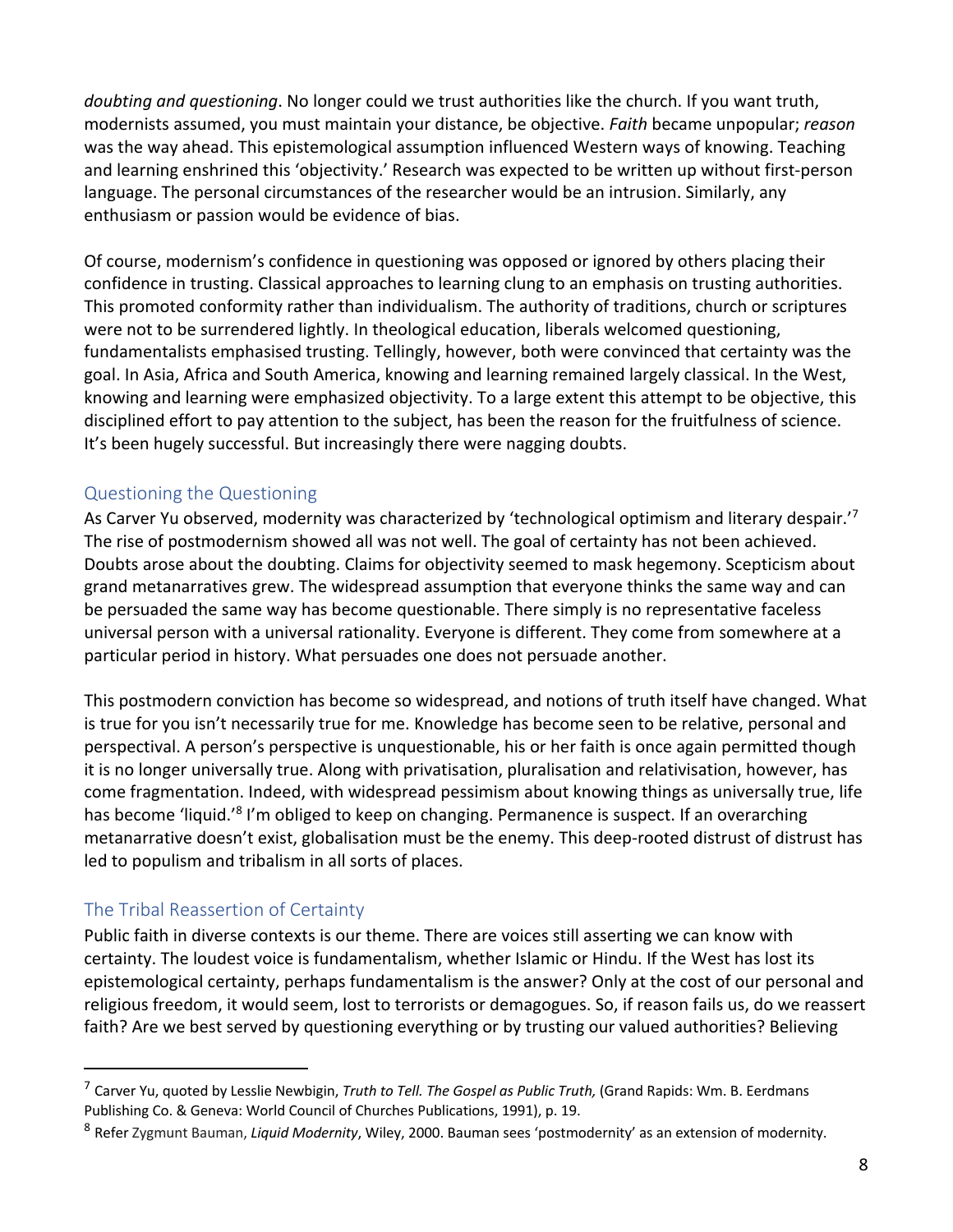nothing and believing everything are equally counsels of despair. Relativism gives up asking for truth and settles for cynicism. Fanaticism believes with certainty but stops listening. No, ways of knowing should not aim at certainty. That is a chimera.

## More Modest Ways of Knowing

The answer is simply that absolute certainty belongs only to God. Humans must settle for 'walk[ing] by faith, not by sight' (2 Cor 5:7). Faith and reason go hand in hand. Listening to God, reason is faithful, and, listening to others, faith is reasonable. The answer is not distrust and self-assertion. I argue that the answer is *love*. This is as true at the level of contemporary philosophy and geopolitics as it is true of personal relationships and theological studies. Truth is worth the effort and risks of exploration; it is worth the mysteries and depth of personhood in all our diverse contexts. Asking, seeking and knocking are worth doing. Asking seeking and knocking are worth advancing with humble confidence in the public sphere. Truth is God's gift in grace. Truth is worth loving for. Why do I have this confidence? Our confidence is based on God's example, to which we now turn.

# 4/ A Theology of Ways of Knowing

The best way to know anything is follow God's example. He loves. The best way for us to know something is to love it. If we think about people, the best way to know someone is to love them. Indeed, that's what explains the intimacy of friendship and marriage. It's also true of knowing God, the best way to know him is to love him. We are to love God with all our strength, mind and heart; we must pay attention to God in Christ and by the Spirit. This is the intuition that underlies this theology for advanced theological research. But can we call it a theology?

Yes, we can. As I have argued elsewhere,<sup>9</sup> God's (self-revelation of God's own) knowing guides how humans should know. We ought to relate responsibly to others as God does. That is, we should imitate God's epistemic stance—his love. This is the best model for knowing anything. Love should be committed, open and involved.

We find in the three themes of *committedness, openness* and *involvement* an echo of the Trinitarian God. God expresses his committedness to us in revealing himself, by giving himself to us, in his Son; he shows his openness to us by remaining the Lord who claims our obedient response, and he demonstrates his involvement with us by the indwelling of his Spirit. This is how he knows us. He loves.

If the way God knows is shaped by the ideas of committedness, openness and involvement, then our knowing *God* ought to be also. We ought to love him the way he loves us. We ought to trust and question him at the same time. Being fully committed is what we usually call faith; being fully open to him is what we usually call submission but it can extend to daring request or daring complaint; involvement is what we usually call fellowship, the life of loyal faith. These are the dimensions of biblical covenant-keeping.

If our knowing God involves (or ought to involve) committedness, openness and involvement, then our knowing *anything* should also. We ought to pay careful attention to the object, not presuming we already know everything about it. It means knowledge is personal and relational. Knowledge is not the

<sup>9</sup> *WYLTK*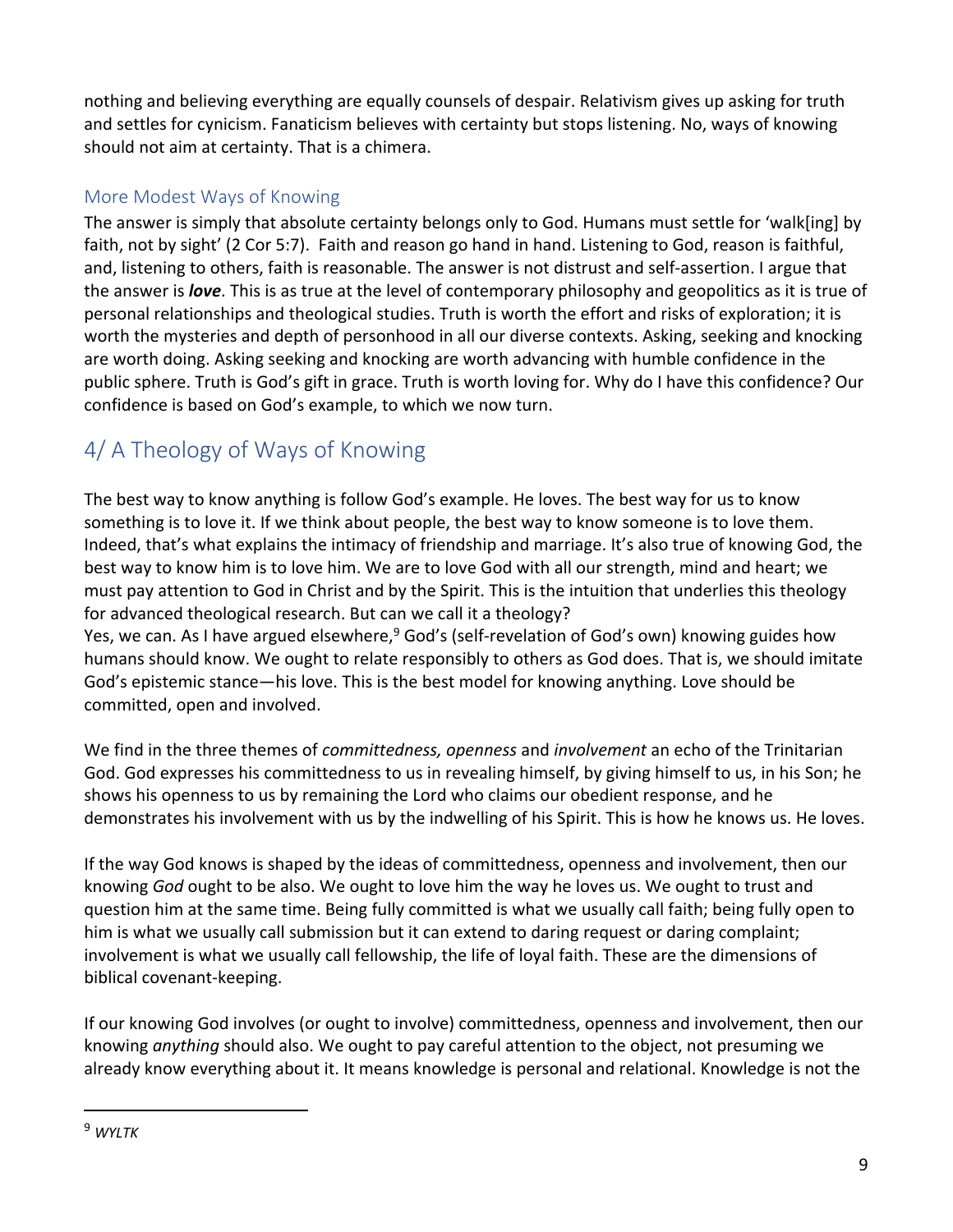possession of individuals, who imagine themselves as 'masters of the universe,' justifying domination and exploitation.<sup>10</sup> The goal is not alienated objectivity. Knowledge allows us to responsibly learn about and care for the world around us. Learning is joyful, thankful worship of God before whom we stand. As the diagram11 below seeks to show, loving means *trusting* and *questioning* the object—in a relationship that irrevocably involves us as human beings and before God. In this relationship, we both give ourselves to and expect things of the object we wish to know. The attitude faith adopts towards the object is committedness; openness is the attitude reason adopts towards the object.



#### **Figure 4: Our Optimal Epistemic Stance towards any Object**

God's committedness to the world justifies a fundamental *realism*, an optimism about the reliability of our knowledge. God's openness to the world guarantees its intelligibility and encourages our exploration. It justifies in us a *critical* realism. God's eschatological goal for his creation guarantees the meaningfulness of the world, but also underlines the provisional nature of our knowledge. What humble confidence these affirmations lead to, in all fields, and especially in theological studies. There is a real world about us which we can confidently and humbly explore.

<sup>10</sup> Colin Gunton blames Immanuel Kant's view of the mind's assertive activity for such attitudes. *Enlightenment and Alienation*, Eerdmans, 1985, p. 25*.*

<sup>11</sup> Adapted from *WYLTK*, figure 4.16.